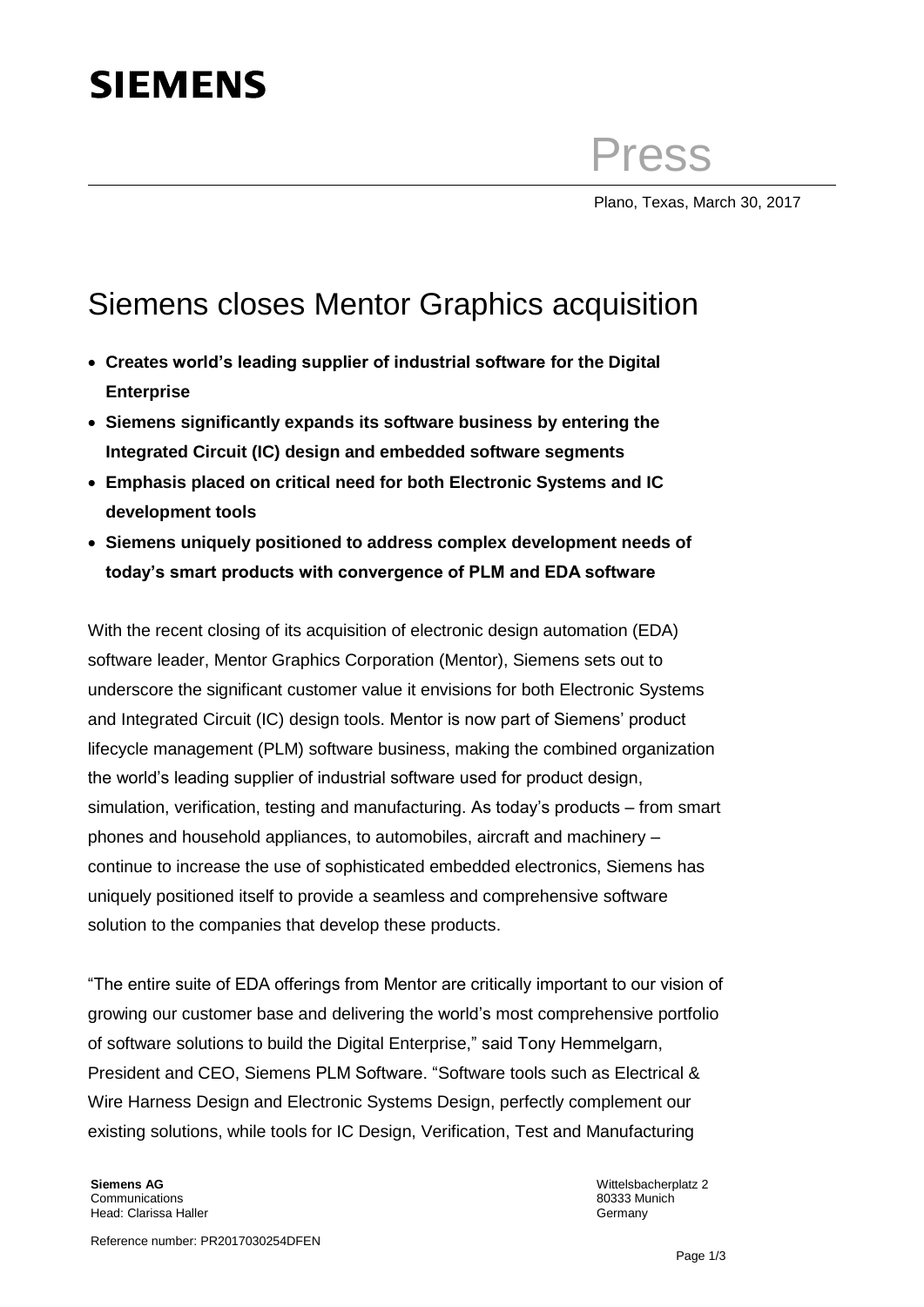**Siemens AG** Press Release

expand our offerings and expertise into adjacent segments to bring value to a new set of clients.

"Siemens is now the leading company providing a complete set of integrated software solutions across the entire value chain. We are proud to welcome the outstanding Mentor team and all of their excellent technology into our organization."

With approximately \$10 billion in investments in multiple software companies since 2007, Siemens has made a significant push into the software space with acquisitions including UGS, LMS, Camstar, Polarion, and CD-adapco. Now, with the acquisition of Mentor, Siemens will continue its proven track record of effectively merging new organizations and technology into the industry's leading Digital Enterprise Suite. This comprehensive suite helps customers create the industry's most holistic and precise digital twins of their products and production lines.

"Joining the Siemens family presents tremendous opportunity, not only for the Mentor Graphics team, but also for existing, new and future customers," said Walden C. Rhines, CEO, Mentor Graphics. "Siemens' desire to leverage all of Mentor's technologies – from our IC offerings to our systems solutions – was an important part of this transaction. We are proud to become part of an organization with such an excellent reputation and successful track record over the years."

## **Contact for journalists**

Jim Phelan Phone:+1-314-264-8216; E-mail: [jim.phelan@siemens.com](mailto:jim.phelan@siemens.com)

Suzanne Graham Phone: 503-685-7789; E-mail: suzanne\_graham@mentor.com

Follow us on Twitter at: [www.twitter.com/siemens\\_press](http://www.twitter.com/siemens_press)

**Mentor Graphics Corporation**, a Siemens Business, is a world leader in electronic hardware and software design solutions, providing products, consulting services, and award-winning support for the world's most successful electronic, semiconductor, and systems companies. Headquarters are located at 8005 S.W. Boeckman Road, Wilsonville, Oregon 97070-7777. World Wide Web site: [http://www.mentor.com/.](http://www.mentor.com/)